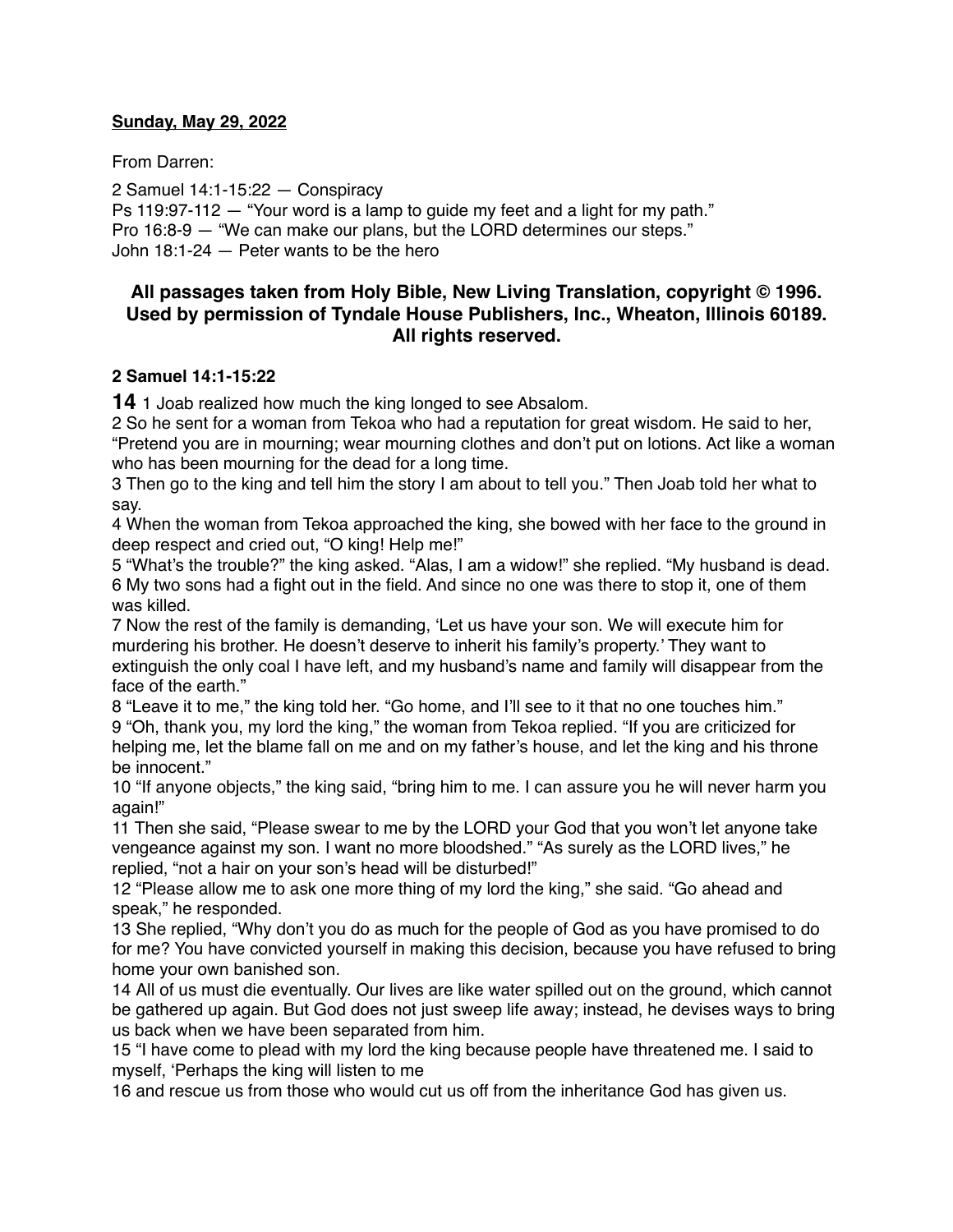17 Yes, my lord the king will give us peace of mind again.' I know that you are like an angel of God in discerning good from evil. May the LORD your God be with you."

18 "I must know one thing," the king replied, "and tell me the truth." "Yes, my lord the king," she responded.

19 "Did Joab put you up to this?" And the woman replied, "My lord the king, how can I deny it? Nobody can hide anything from you. Yes, Joab sent me and told me what to say.

20 He did it to place the matter before you in a different light. But you are as wise as an angel of God, and you understand everything that happens among us!"

21 So the king sent for Joab and told him, "All right, go and bring back the young man Absalom." 22 Joab bowed with his face to the ground in deep respect and said, "At last I know that I have

gained your approval, my lord the king, for you have granted me this request!"

23 Then Joab went to Geshur and brought Absalom back to Jerusalem.

24 But the king gave this order: "Absalom may go to his own house, but he must never come into my presence." So Absalom did not see the king.

25 Now Absalom was praised as the most handsome man in all Israel. He was flawless from head to foot.

26 He cut his hair only once a year, and then only because it was so heavy. When he weighed it out, it came to five pounds!

27 He had three sons and one daughter. His daughter's name was Tamar, and she was very beautiful.

28 Absalom lived in Jerusalem for two years, but he never got to see the king.

29 Then Absalom sent for Joab to ask him to intercede for him, but Joab refused to come. Absalom sent for him a second time, but again Joab refused to come.

30 So Absalom said to his servants, "Go and set fire to Joab's barley field, the field next to mine." So they set his field on fire, as Absalom had commanded.

31 Then Joab came to Absalom at his house and demanded, "Why did your servants set my field on fire?"

32 And Absalom replied, "Because I wanted you to ask the king why he brought me back from Geshur if he didn't intend to see me. I might as well have stayed there. Let me see the king; if he finds me guilty of anything, then let him kill me."

33 So Joab told the king what Absalom had said. Then at last David summoned Absalom, who came and bowed low before the king, and the king kissed him.

**15** 1 After this, Absalom bought a chariot and horses, and he hired fifty bodyguards to run ahead of him.

2 He got up early every morning and went out to the gate of the city. When people brought a case to the king for judgment, Absalom would ask where in Israel they were from, and they would tell him their tribe.

3 Then Absalom would say, "You've really got a strong case here! It's too bad the king doesn't have anyone to hear it.

4 I wish I were the judge. Then everyone could bring their cases to me for judgment, and I would give them justice!"

5 When people tried to bow before him, Absalom wouldn't let them. Instead, he took them by the hand and kissed them.

6 Absalom did this with everyone who came to the king for judgment, and so he stole the hearts of all the people of Israel.

7 After four years, Absalom said to the king, "Let me go to Hebron to offer a sacrifice to the LORD and fulfill a vow I made to him.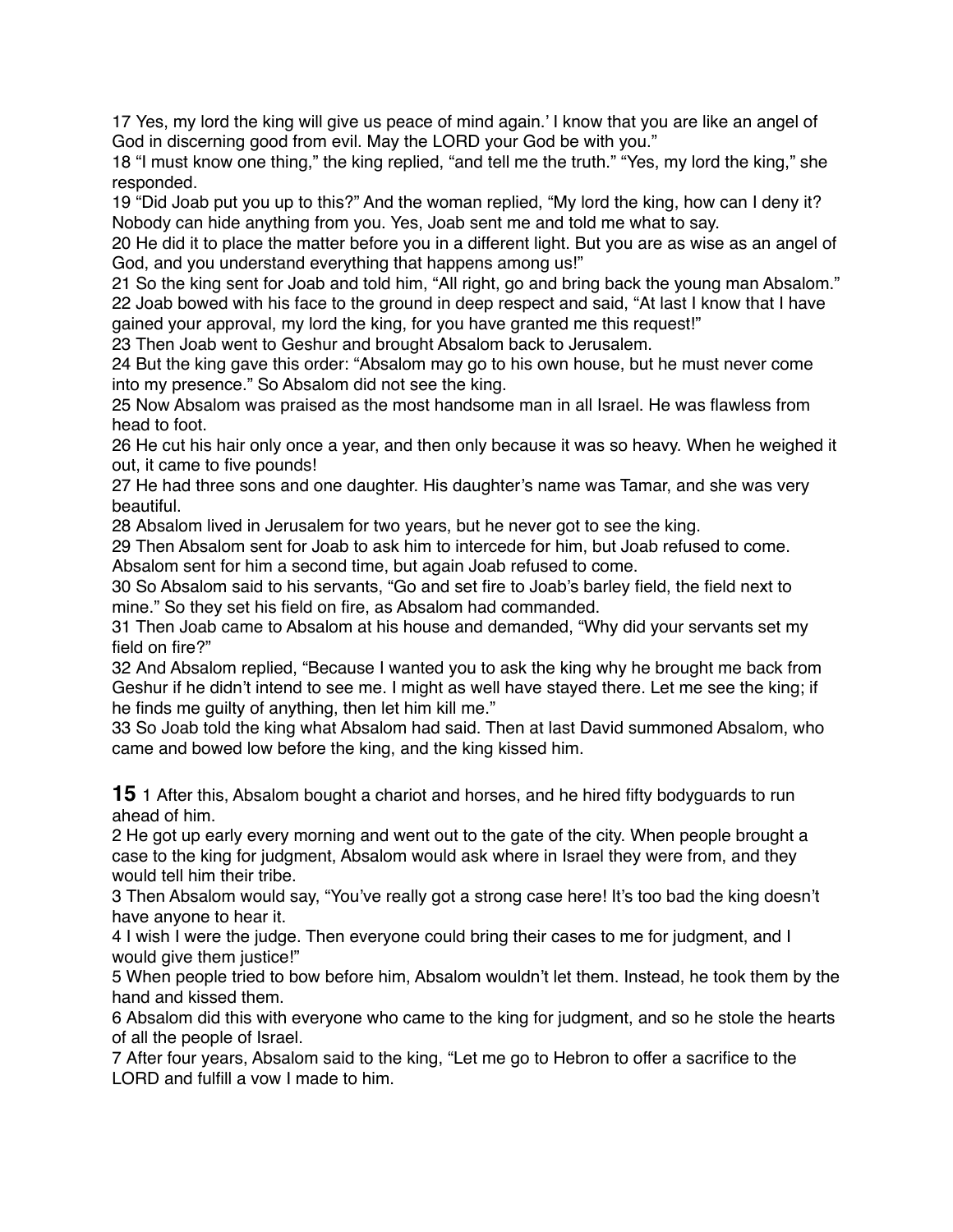For while your servant was at Geshur in Aram, I promised to sacrifice to the LORD in Hebron if he would bring me back to Jerusalem."

 "All right," the king told him. "Go and fulfill your vow." So Absalom went to Hebron. But while he was there, he sent secret messengers to all the tribes of Israel to stir up a rebellion against the king. "As soon as you hear the ram's horn," his message read, "you are to say, 'Absalom has been crowned king in Hebron.'"

 He took 200 men from Jerusalem with him as guests, but they knew nothing of his intentions. While Absalom was offering the sacrifices, he sent for Ahithophel, one of David's counselors who lived in Giloh. Soon many others also joined Absalom, and the conspiracy gained momentum.

 A messenger soon arrived in Jerusalem to tell David, "All Israel has joined Absalom in a conspiracy against you!"

 "Then we must flee at once, or it will be too late!" David urged his men. "Hurry! If we get out of the city before Absalom arrives, both we and the city of Jerusalem will be spared from disaster."

"We are with you," his advisers replied. "Do what you think is best."

 So the king and all his household set out at once. He left no one behind except ten of his concubines to look after the palace.

The king and all his people set out on foot, pausing at the last house

 to let all the king's men move past to lead the way. There were 600 men from Gath who had come with David, along with the king's bodyguard.

 Then the king turned and said to Ittai, a leader of the men from Gath, "Why are you coming with us? Go on back to King Absalom, for you are a guest in Israel, a foreigner in exile.

 You arrived only recently, and should I force you today to wander with us? I don't even know where we will go. Go on back and take your kinsmen with you, and may the LORD show you his unfailing love and faithfulness. "

 But Ittai said to the king, "I vow by the LORD and by your own life that I will go wherever my lord the king goes, no matter what happens—whether it means life or death."

David replied, "All right, come with us." So Ittai and all his men and their families went along.

# **Psalm 119:97-112**

97 Oh, how I love your instructions! I think about them all day long.

Your commands make me wiser than my enemies, for they are my constant guide.

Yes, I have more insight than my teachers, for I am always thinking of your laws.

I am even wiser than my elders, for I have kept your commandments.

I have refused to walk on any evil path, so that I may remain obedient to your word.

I haven't turned away from your regulations, for you have taught me well.

How sweet your words taste to me; they are sweeter than honey.

Your commandments give me understanding; no wonder I hate every false way of life.

Your word is a lamp to guide my feet and a light for my path.

I've promised it once, and I'll promise it again: I will obey your righteous regulations.

I have suffered much, O LORD ; restore my life again as you promised.

LORD, accept my offering of praise, and teach me your regulations.

My life constantly hangs in the balance, but I will not stop obeying your instructions.

The wicked have set their traps for me, but I will not turn from your commandments.

Your laws are my treasure; they are my heart's delight.

I am determined to keep your decrees to the very end.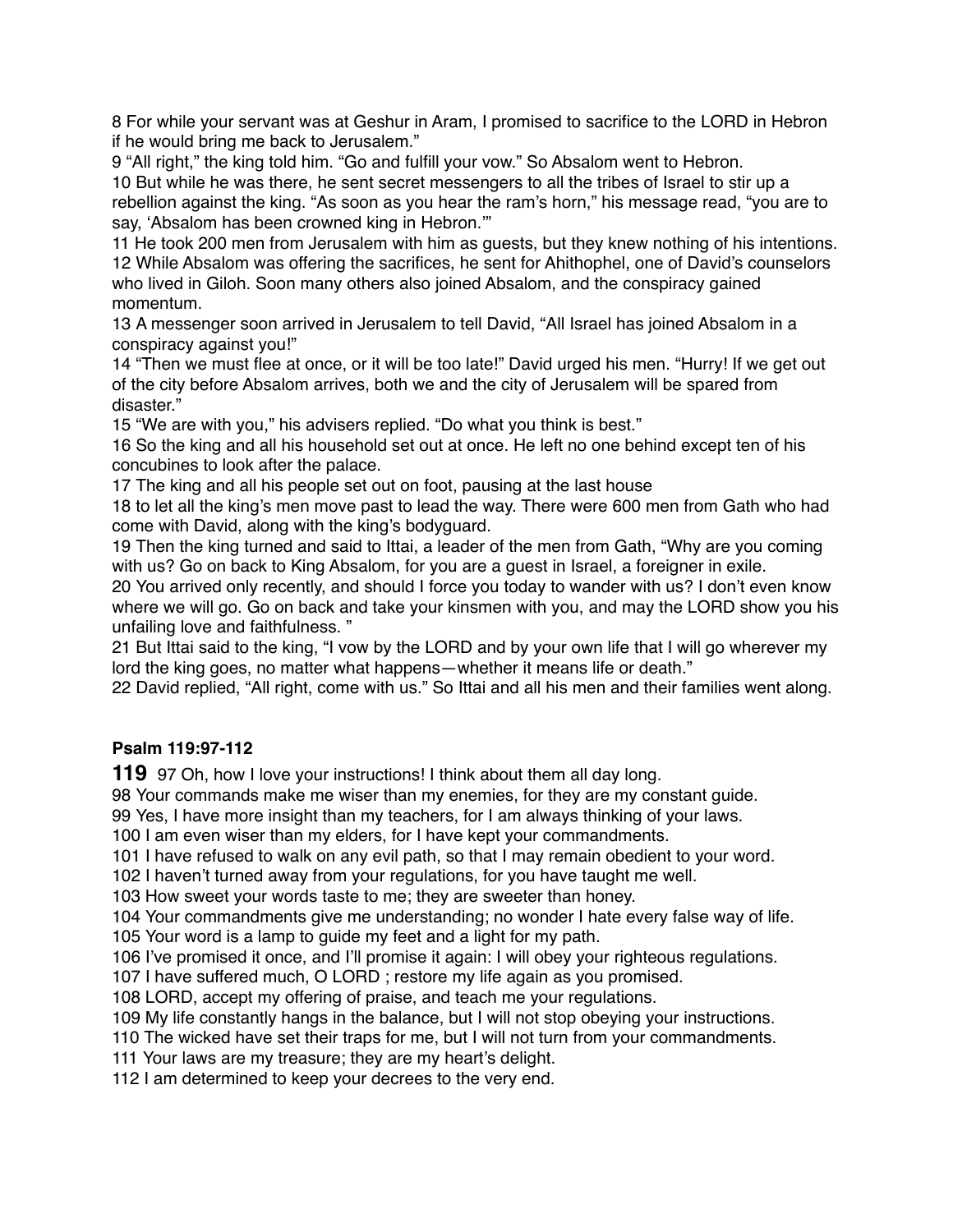### **Proverbs 16:8-9**

**16** 8 Better to have little, with godliness, than to be rich and dishonest.

9 We can make our plans, but the LORD determines our steps.

### **John 18:1-24**

**18** 1 After saying these things, Jesus crossed the Kidron Valley with his disciples and entered a grove of olive trees.

2 Judas, the betrayer, knew this place, because Jesus had often gone there with his disciples.

3 The leading priests and Pharisees had given Judas a contingent of Roman soldiers and Temple guards to accompany him. Now with blazing torches, lanterns, and weapons, they arrived at the olive grove.

4 Jesus fully realized all that was going to happen to him, so he stepped forward to meet them. "Who are you looking for?" he asked.

5 "Jesus the Nazarene," they replied. "I AM he," Jesus said. (Judas, who betrayed him, was standing with them.)

6 As Jesus said " he," they all drew back and fell to the ground!

7 Once more he asked them, "Who are you looking for?" And again they replied, "Jesus the Nazarene."

8 "I told you that I AM he," Jesus said. "And since I am the one you want, let these others go." 9 He did this to fulfill his own statement: "I did not lose a single one of those you have given me."

10 Then Simon Peter drew a sword and slashed off the right ear of Malchus, the high priest's slave.

11 But Jesus said to Peter, "Put your sword back into its sheath. Shall I not drink from the cup of suffering the Father has given me?"

12 So the soldiers, their commanding officer, and the Temple guards arrested Jesus and tied him up.

13 First they took him to Annas, since he was the father-in-law of Caiaphas, the high priest at that time.

14 Caiaphas was the one who had told the other Jewish leaders, "It's better that one man should die for the people."

15 Simon Peter followed Jesus, as did another of the disciples. That other disciple was acquainted with the high priest, so he was allowed to enter the high priest's courtyard with Jesus.

16 Peter had to stay outside the gate. Then the disciple who knew the high priest spoke to the woman watching at the gate, and she let Peter in.

17 The woman asked Peter, "You're not one of that man's disciples, are you?" "No," he said, "I am not."

18 Because it was cold, the household servants and the guards had made a charcoal fire. They stood around it, warming themselves, and Peter stood with them, warming himself.

19 Inside, the high priest began asking Jesus about his followers and what he had been teaching them.

20 Jesus replied, "Everyone knows what I teach. I have preached regularly in the synagogues and the Temple, where the people gather. I have not spoken in secret.

21 Why are you asking me this question? Ask those who heard me. They know what I said." 22 Then one of the Temple guards standing nearby slapped Jesus across the face. "Is that the way to answer the high priest?" he demanded.